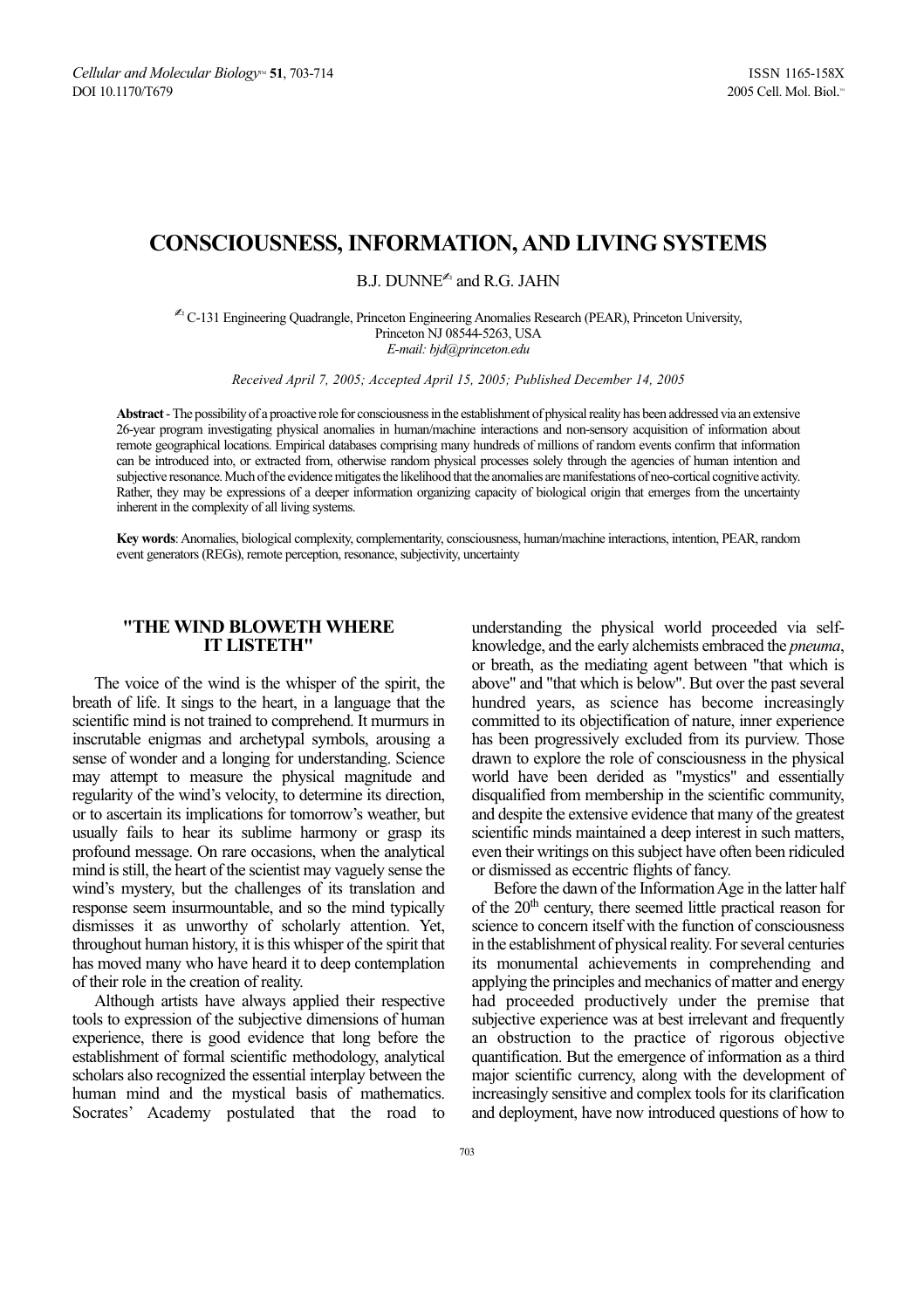accommodate issues of context and meaning, both of which are inherently subjective yet critical aspects of pragmatic information. To complicate matters further, the prospect that information might be subject to the same fungibility that Einstein's famous  $E = mc^2$  equivalence captured in the relationship between matter and energy has raised the possibility that such subjective factors not only might be relevant to the perception of physical reality, but actually might be critical components of its essential nature. In particular, the observation of consciousness-related anomalies emerging in the behavior of complex physical or biological systems has provided evidence that the prevailing models of these regimes are inherently incomplete, and must be expanded to accommodate a participatory role for the observing mind.

This paper is an attempt to relate the saga of a small group of unconventional researchers who, from diverse perspectives, have heard the wind's song and accepted its daunting challenge to identify and interpret some of its chords and harmonies, and to render them into conventional scientific parlance. Over the past quarter century, their program has amassed empirical data and assembled coordinated conceptual frameworks in an attempt to create a contemporary "science of the subjective". The platform for this effort has been a modern engineering science laboratory that utilizes equipment and analytical methodologies drawn from conventional information processing technology, wherein increasingly sensitive and delicately poised devices and systems have become the core of its research and practice, and painstaking effort has routinely been deployed to insulate them from environmental artifacts.

Despite the extensive precautions usually taken to protect contemporary information processing equipment from electromagnetic, thermal, acoustical, or cosmic disturbances, very little concern has been given to possible influences associated with the states of mind of its human operators. Late in the 1970s, an undergraduate independent research project brought this possibility to the attention of one of the authors (RJ), an aerospace engineer and applied physicist who at the time was serving as Dean of the School of Engineering and Applied Science of Princeton University. This project had been stimulated by the earlier work of physicist Helmut Schmidt, who had conducted experiments suggesting that devices involving random physical processes could be influenced solely by the subjective intentions of their human operators (34). Recognizing the potential implications of such anomalous effects for the integrity of the burgeoning information technology, the Dean established a modest research program to probe such anomalous human/machine interactions more systematically. Shortly thereafter, the first author (BD), a developmental psychologist with degrees in psychology and the humanities, joined this program as

Laboratory Manager, bringing with her a background in remote perception research (2). The Princeton Engineering Anomalies Research (PEAR) laboratory then found a home in a small suite of basement rooms in the engineering school complex that previously had served as a storage area, where it resides to the present day.

From its inception, the PEAR program has faced an array of pragmatic obstacles that have challenged its implementation and subsequent operations. These have included obtaining the requisite financial and administrative support, confronting the rejection and ridicule of academic colleagues, developing adequate methodological protocols, and determining appropriate analytical strategies for representing and interpreting the anomalous phenomena. Surmounting each of these hurdles has contributed a critical chapter to PEAR's history, but comprehensive depiction of any one of them would require a narrative well beyond the scope of this paper (19). Thus, we will simply pass over the first two issues by noting that all of the program's funding has been derived through generous gifts from visionary philanthropists and foundations; that ongoing administrative and collegial objections have been overcome by periodic invocation of academia's sacred tenet of freedom of inquiry; and that continuing attacks from skeptical colleagues have been deflected by assiduous attention to high scholarly standards, a focus on learning rather than proving, a thick skin, and a sense of humor. More germane to our purpose here is an attempt to summarize the evolution of PEAR's empirical and theoretical progress over the course of its 26-year dialogue with the wind.

# **CONCEPTS, CONTEXTS, AND CAVEATS**

Any investigation of the role of human consciousness in physical reality needs first to define what is meant by the term "consciousness". It is worth recalling that at the time the PEAR program was undertaken, consciousness was rarely recognized as a valid topic for scientific study, even in the field of psychology. Although it has subsequently become more accepted, materialistic premises have led to assumptions that it is merely an epiphenomenon of the human brain function and its associated neurophysiology, and that eventual understanding of these physiological processes will ultimately reveal the mind's structure and function. Consequently, most recent studies of consciousness have been limited to those domains of cognition, sensory perception, language, or other spheres where relatively well-understood relationships between these processes and their associated brain functions prevail. In so doing, the less tangible subjective aspects of experience, such as intuition, emotion, or instinct, have tended to be neglected.

In contrast, PEAR has defined consciousness in a much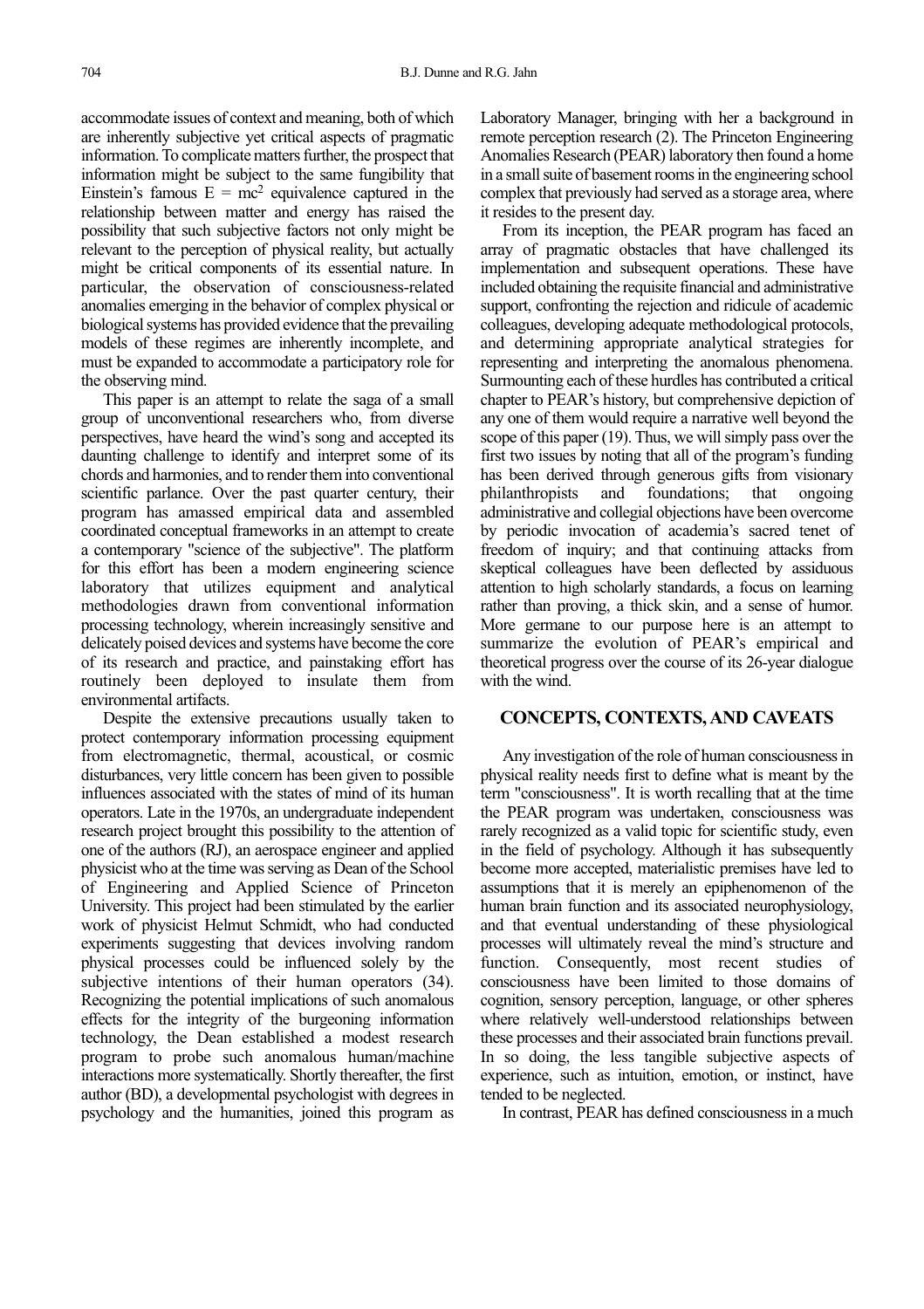broader sense, to subsume all categories of personal experience without presumptions of specific psychological or physiological mechanisms. In this view, it encompasses all dimensions of personal identity, or "self", that can be distinguished from external circumstances and influences that consciousness perceives to be "not-self", with the separation between the two regarded as subjective and situation specific. While this definition is admittedly imprecise, it is also relatively unencumbered by mechanistic assumptions, and leaves room for the self to reveal its experiences on its own terms. Regardless of how one may choose to characterize it, it is generally accepted that what is commonly referred to as "intention" or "volition" is a property of consciousness rather than of the physical world, and PEAR's basic experimental protocols treat this as a primary variable, while objectively specifiable physical parameters are held as constant as possible.

It is also pertinent to clarify our position on scientific methodology. Here, too, we need to soften some of the rigid tenets of contemporary science, such as pure objectivity, deterministic causality, and strict replicability. Rather, we return to the most fundamental premise of the scientific process as originally postulated by Francis Bacon, which we have re-termed, somewhat whimsically, the "scientific two-step" (16). It enjoins that scholarly advancement must move forward on the two feet of "experiment" – an observation or measurement performed under controlled conditions to acquire information about a natural effect or process; and "theory" – a stated model, principle, or formalism to explain, correlate, or predict the observational experience, each constructively informing the other in a productive forward march toward new knowledge. This two-step dynamic of science is, of course, simply a particularly disciplined form of the more common, albeit less deliberate process employed by the conscious human mind in establishing, ordering, and interpreting its personal experiences and forming models thereof.

What is at issue for our PEAR program and similar scholarly enterprises is how broadly one construes the designs of the experiments and theories. In our case, the former comprises two complementary domains of empirical investigation. One is an ensemble of experiments investigating anomalies arising in human/machine interactions, wherein human operators address an array of well-calibrated random physical devices or systems capable of rapidly producing substantial statistical output distributions. The primary variable under study here is the effect of human intention, whereby the operators attempt to shift the means of the output distributions to higher or lower values, or to produce undisturbed baselines, in accordance with pre-stated, pre-recorded, objectives. The second is investigation of a phenomenon we call "remote perception", sometimes referred to as "remote viewing", wherein individuals attempt to acquire information about locations

remote in distance and time that are inaccessible by any known sensory mechanism. Beyond the acquisition of trustworthy bodies of data, the principal goal of these studies is the development of analytical techniques capable of quantifying the amount of information so acquired.

Over the years, both of these categories of empirical investigation have produced huge databases yielding statistically robust evidence of anomalous consciousnessrelated physical effects that are clearly correlated with subjective factors, and hence cannot be accommodated within any currently recognized model of physical reality. Therefore, the theoretical component of the PEAR program has been an attempt to propose new conceptual frameworks, capable of explicating the anomalous phenomena on fundamental grounds, by accommodating not only the quantitative empirical evidence, but also the more subtle subjective features that appear to prompt their manifestation in the objective domain.

Since our first human/machine and remote perception experiments were essentially replications of prior work by others, e.g. Schmidt's ongoing studies of human/machine anomalies (35), and Puthoff and Targ's investigations of remote viewing (32), they employed protocols that had already been extensively implemented and tested elsewhere. Our program's goals and operational style, however, have evolved to differ sufficiently from those previous studies to require some fundamental changes in their implementation. For example, most former explorations of human/machine anomalies had followed in the tradition of parapsychological research, wherein the variables of interest were dictated by attempts to identify "gifted" individuals or to ascertain the psychological characteristics of successful human participants. Hence, these studies focused either on the ability of a few selected operators to produce large anomalous effects, or required each of a large number of contributing operators to generate small databases. In contrast, PEAR's engineering orientation has addressed itself to the responses of the physical devices when operated by ordinary individuals, all of whom have been anonymous and uncompensated volunteers, and none of whom have claimed extraordinary abilities in this regard. Recognizing that the major factors involved in producing these anomalies are subjective in nature, we have made no assumption that any one operator's experience is likely to be identical to any other's and evidence for "replication" has been sought mainly in the repeated efforts of given individuals. Also, since the "subject" of these experiments has been the behavior of the physical devices, rather than their human operators, no systematic attempts have been made to characterize participants' personalities, belief systems, or subjective strategies, or to monitor their physiological functions. Instead, they have been regarded as colleagues and coexperimenters, whose comments, suggestions, and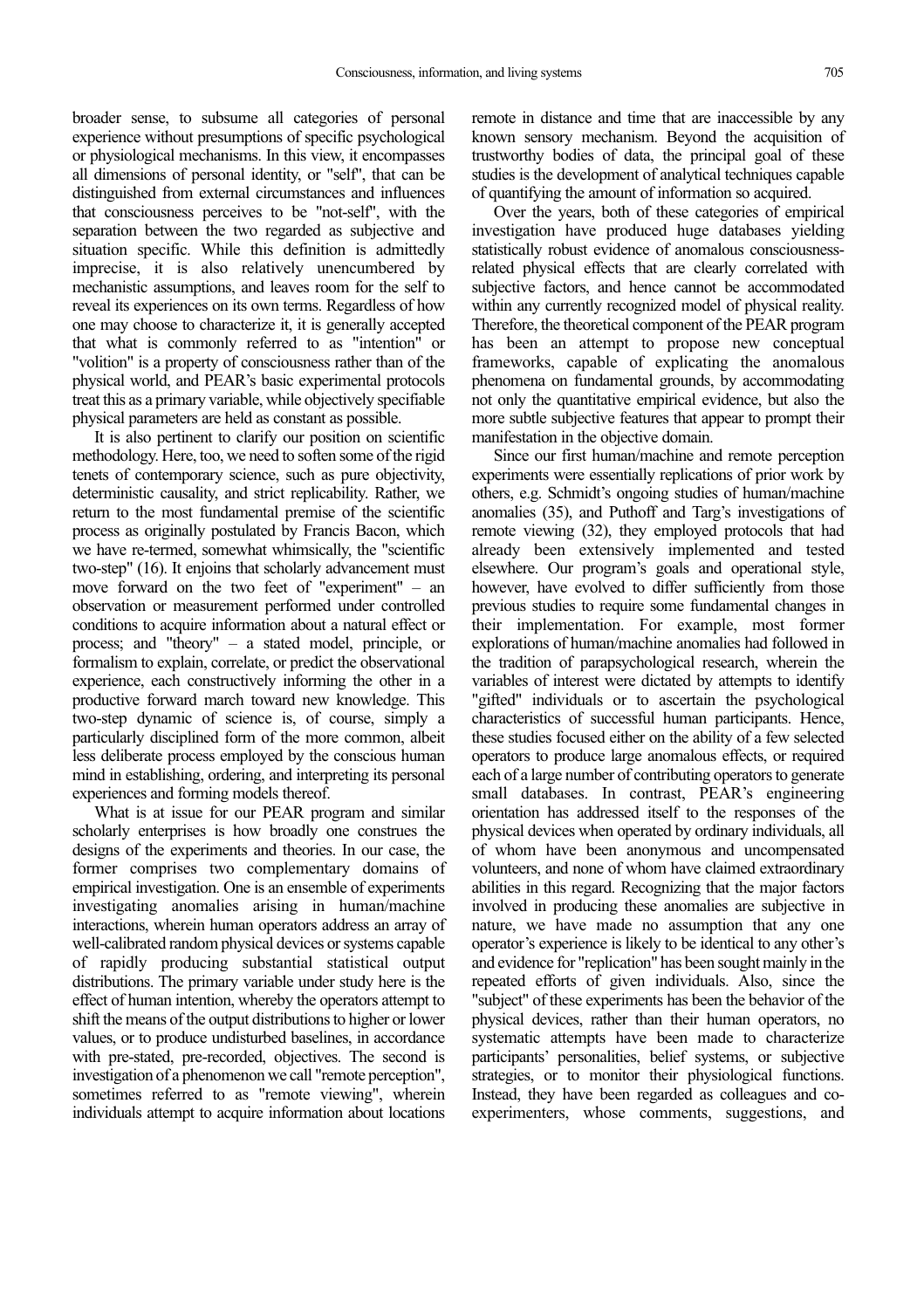anecdotal reports have been respected as valuable contributions to the evolution of the research protocols. Indeed, all members of the PEAR staff have themselves served as operators, thus acquiring first-hand familiarity with the subjective dimensions of the experience. Consistent with this strategy, every effort has been made to create a relaxed and comfortable environment where sessions are scheduled at the convenience of the operators, and are carried out without direct supervision by laboratory staff. This obviously has required strict precautions to preclude any deliberate or inadvertent interference with the integrity of the data, and therefore all experimental hardware, software, and protocols have been implemented with stringent redundant controls and failsafes, and all equipment has been extensively calibrated on an ongoing basis to assure its accurate performance and conformance to theoretical expectations.

In the remote perception experiments as well, modifications have been made to the original protocols. Here again, as in the human/machine experiments, only volunteer participants have been involved, rather than individuals claiming special talents, and no psychological or physiological measurements have been conducted. Participants have been free to select their own subjective strategies with no direct staff supervision, and no training methods have been deployed. At the same time, scrupulous care has been taken to assure that no information exchange has taken place via known sensory channels.

### **INDICATIONS AND ENIGMAS**

The detailed results of these various experiments have been reported in numerous publications and technical reports, most of which are available on-line on the PEAR website <*www.princeton.edu/~pear>.* Here we shall attempt only rudimentary descriptions and summaries of the most salient findings, emphasizing those aspects that hold some promise of illuminating the ambiguities of the self/non-self dialogue.

#### *Human/machine anomalies*

PEAR's most extensive studies have utilized microelectronic random event generators (REGs) (23), wherein operators attempt to shift the means of the output streams of binary samples derived from an electron tunneling noise source. Consistent with the caveats of the previous section, these devices incorporate mechanisms that monitor all essential functions and abort the experiment in the event of any change from their standard operation. Redundant data records are maintained in encrypted computer files, real-time hardcopy printouts, and systematic logbook entries. Device outputs are typically generated in "trials" of 200 binary samples, whose counts are determined by comparison with a regular alternation of 1s and 0s, rather than by simple counts of all the 1s or all the 0s, thus precluding distortion of the output data by drift of the zerocrossing of the noise pattern due to any environmental disturbances.

The standard protocol requires operators to generate equal numbers of trials under conditions that are identical in every respect save for their pre-stated intentions to produce higher, lower, or baseline mean values of the output count distributions. These intentions may be selected either by operator choice or assigned by a random sequence of computer-generated instructions, but in all cases the number of trials per intention in a given series (the basic experimental unit) is pre-determined, thus precluding any optional stopping. In order to maintain operators'continued interest, participants have been encouraged to explore a number of other secondary parameters, such as the feedback display, manual *vs* automatic generation of the trial sequences, or the number of trials in a run produced by a single button push. In all cases, however, the selected parameters are recorded before any data are generated and remain constant throughout any given series, and results are evaluated solely on the basis of correlations between operator intention and the terminal scores. The immense databases collected, consisting of many millions of trials, have contained several evident indicators of subtle informational patterns embedded within ostensibly random background noise.

The primary question addressed in the early human/machine experiments was whether anomalous effects could be produced and detected under controlled laboratory conditions, and if so, whether they would display consistent characteristics. Results from our "benchmark" database, comprising some 750,000 trials per intention generated by 91 operators, displayed positive correlations with operator intention that were statistically significant at a level of chance probability less than  $10^{-4}$ , even though the observed effect sizes were quite small, of the order of  $10^{-4}$ bits deviation per bit processed (22). These results were confirmed by a variety of other statistical tests, including a Bayesian evaluation (3) and a multi-factorial analysis of variance (ANOVA) (29). In the latter, none of the secondary experimental parameters made significant overall contributions to the variance, although some proved to be important, but idiosyncratic, determinants in a few of the larger individual operator databases. Thus, the response to our initial question was positive: i.e. the anomalies could indeed be detected quantitatively on a systematic statistical basis in the form of correlations with operator intention, although their small scale would require huge amounts of data to distinguish the subtle signals from the background random noise.

Given the evident need for large individual databases, sustaining operator interest and enthusiasm over such extended periods became an enduring challenge, along with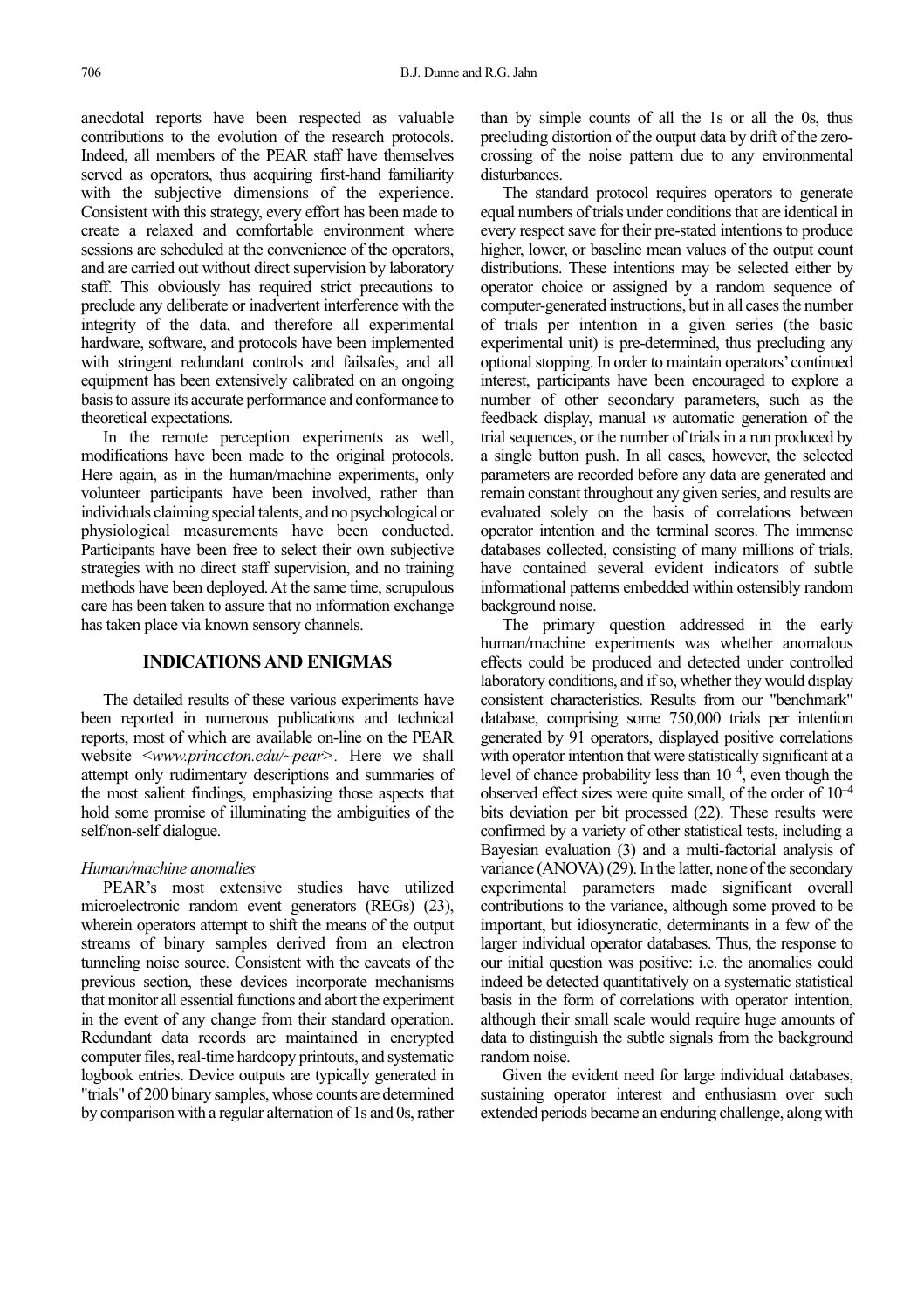identification of factors that might enhance the small effect sizes. Considerable effort has been expended over the years to implement more engaging modifications of the standard REG protocol and to construct other experimental systems that could indicate the dependence of the effect sizes on the nature of the random source. Many such devices have been explored, some of which ultimately were discarded because of major difficulties in maintaining adequate environmental controls or the complexities of implementing operatorfriendly protocols. One categorically different machine that did achieve full implementation and produced viable databases is a ten-foot high  $\times$  six-foot wide random mechanical cascade (RMC) (9). This apparatus drops some 9000 <sup>3</sup> /4 " spheres through a quincunx array of 330 nylon pegs into an array of 19 collecting bins monitored by photoelectric counters, while operators seated on a sofa some six feet away attempt to shift the means of the essentially Gaussian distributions of balls to the right, to the left, or to allow the device to run in an undisturbed baseline condition. Another experiment has employed an attractive linear pendulum with a crystal bob that changes color in accordance with the pendulum's damping rate, while operators alternatively attempt to increase or decrease the damping relative to baseline operation (28). Both of these have yielded statistically significant results of comparable scale to those observed in the REG data. In fact, when the results of thirteen distinct experiments encompassing a variety of random and pseudorandom noise sources, comprising a total of nearly six million trials, are combined in a meta-analysis the overall correlation with operator intention exceeds 7 sigma ( $p = 6.5 \times 10^{-11}$ ) (23). Most of these experiments present strong indications of operatorspecific patterns of achievement, particularly for those operators who have produced large individual databases. Several who generated data on more than one experiment frequently produced patterns of effects that were sufficiently consistent across the various devices to be referred to as operator "signatures". In short, these explorations generally confirm the earlier indications of statistically consistent small effects of an operator-specific character that appear to be independent of the nature of the physical source, or indeed of any other objectively specifiable parameters.

A reasonable subsequent question was whether the human/machine anomalies also might appear in remote operation. Accordingly, a protocol was designed whereby operators situated at distant locations could attempt to interact remotely with the REG, RMC, and Pendulum devices, which were programmed to run at pre-arranged times, not necessarily coincident with the operator's effort. These studies have produced results comparable with those generated in the laboratory, including the operator-specific patterns of achievement, indicating that the human/machine anomalies are also space- and time-independent and suggesting that attractive proximate feedback does not necessarily contribute to the yield (7).

The role of operator feedback also has been explored in another REG-based experiment, termed ArtREG, which utilizes attractive works of art, rather than numerical or graphical displays, as both target and feedback. Operators select two pictures from a library of 24 images, which are then displayed on the computer screen in a superimposed state, with half the pixels initially assigned to each picture. Output from an REG drives the relative proportion of assigned pixels, as operators attempt to make their chosen picture dominate the screen. While most participants have described this experiment as highly enjoyable, the overall results have shown no significant correlations with their pre-stated intentions. The results for the individual pictures, however, have revealed an unanticipated effect of potential relevance. While one or two of the 24 available images might have been expected to produce significant yields simply by chance, six pictures displayed extra-chance results, all of which shared the common feature of religious or archetypal imagery, in contrast to the other pictures of more mundane content (21). One specific variant of this experiment presented operators with a target image based on a specific religious theme, Giotto's painting of "Saint Francis Receiving the Stigmata", competing with a computer-generated graphic. This exploration produced composite results that were well beyond chance, although virtually all of the anomalous effect was attributable to those operators with a Catholic background, to whom the target picture had more deep personal significance (1). Thus, while quantitative cognitive feedback has been shown to be of little consequence in most other REG studies, it appears that feedback having a deeper, more profound level of meaning for the operator potentially could enhance the anomalous results.

Another indication that such anomalies are not driven by superficial cognitive processes has been reported by René Peoc'h, who arranged for newly hatched chicks to imprint on a randomly driven robot (31). When the chicks were separated from their "mother" by being confined in a cage at one end of the robot's range of activity, the robot was observed to spend a significantly disproportionate time in the vicinity of the cage. PEAR's version of this experiment, still in progress, utilizes human operators and an engaging mobile robot with a toy frog "driver". The robot's stochastic trajectory is controlled by an on-board micro-REG, and is monitored by a video recorder that transmits the details of this pattern directly into a computer while operators alternately attempt to induce the device to venture to one side of a circular table or the other, or to affect the length of time it takes to reach the edge of the table. Initial analyses have indicated significant correlations between operator intentions and these performance aspects.

*–a) Replicability.* Traditionally, one of the major obstacles confronted in anomalies research has been the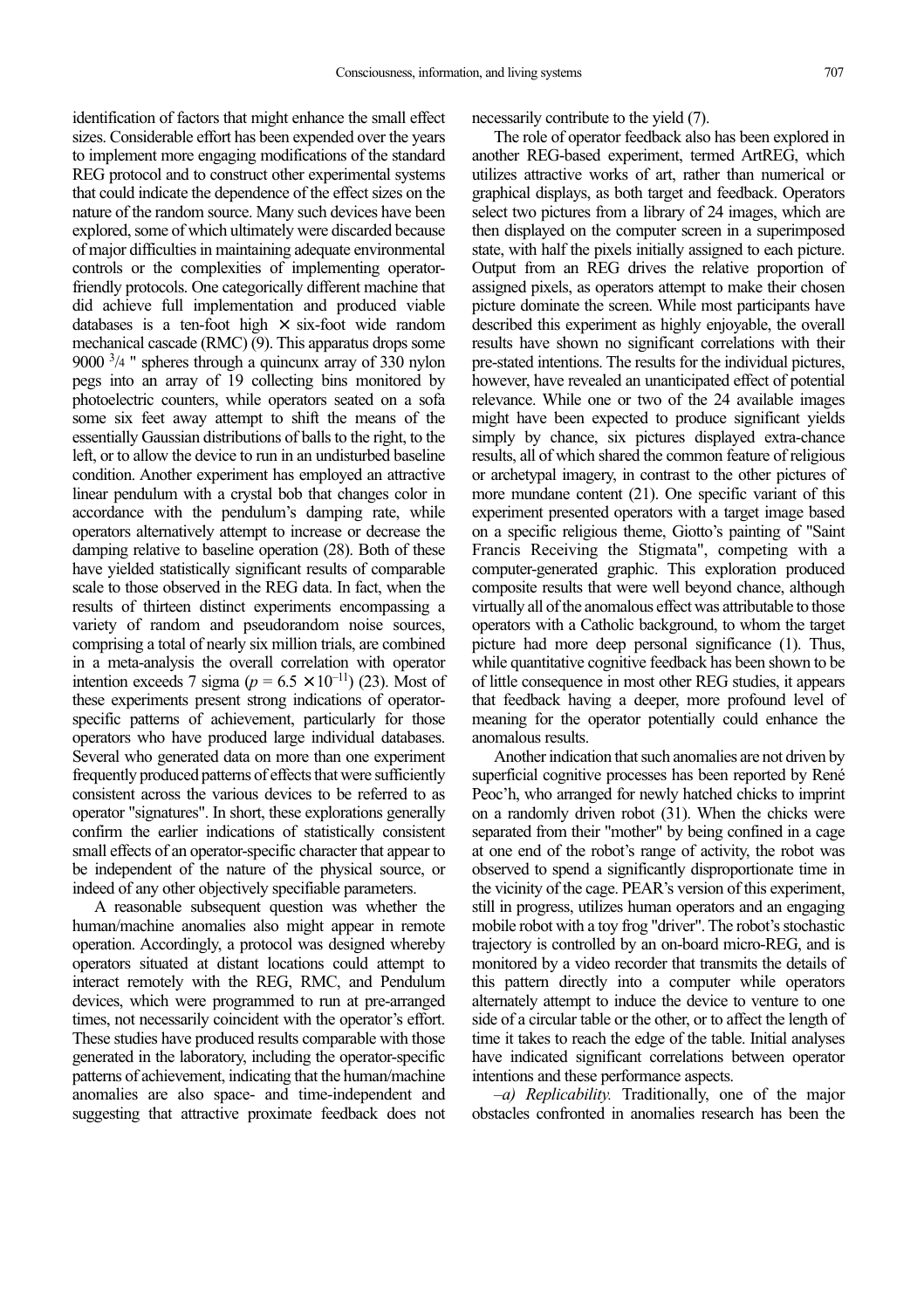recalcitrance of the phenomena to systematic replication. The PEAR program has faced its share of this frustration in several of its own studies, and most notably in the course of an attempted large-scale replication of our earlier REG results undertaken in collaboration with research colleagues at the Institut für Grenzgebiete der Psychologie und Psychohygiene (IGPP) in Freiburg, Germany, and the Giessen Anomalies Research Project (GARP) at Justus-Liebig-Universität, Giessen, Germany (20). Each of the three participating laboratories agreed in advance to produce 250 series, each of 3000 trials per intention, using essentially identical REG equipment, protocols, and data analysis procedures. While a number of secondary correlates were also explored, such as feedback type or experimental run length, the agreed-upon primary criterion for an anomalous effect was the magnitude of the highminus-low data separation. Although these mean separations proceeded in the intended directions at all three laboratories, the scale of the deviations, both individually and collectively, failed by an order of magnitude to attain that of the prior PEAR experiments or to achieve any persuasive level of statistical significance. However, these same data displayed a number of unanticipated interior structural anomalies in such features as a reduction in triallevel standard deviations; irregular series-position patterns; and differential dependencies on the various secondary parameters, to a composite extent well beyond chance expectation, though no such patterns were evident in the calibration data. Such evidence of internal structure in otherwise unpersuasive primary data raises the possibility that the lack of replicability may actually be an inherent characteristic of the phenomena themselves, rather than evidence of failed experimentation, in the sense that the operator influence may express itself in forms of anomalous outputs other than those directly intended. (It is perhaps worth noting that, to varying degrees, experimenters in all three of the participating laboratories expressed a sense of constraint by the standardized protocol that precluded their attention to aspects of more avid personal or professional interest.)

Another failed attempt at inter-laboratory replication involved a double-slit photon detector as a target. In this instance, the initial experiment was conducted by an optical physicist with a somewhat skeptical view of such anomalous phenomena, and produced only chance results. When his device was installed at the PEAR laboratory, however, significant extra-chance results were obtained following the same operational protocol (12). Thus, in both of these investigations it appears that the experimenters' intentions and expectations may have played as important a role in the outcomes as those of the operators. This correlate, usually labeled "experimenter effect", frequently has been noted in conventional psychological studies (33) as well as in anomalies research (38), and conceivably may be related to the so-called "observer effects" in quantum physics. It follows that any attempts to construct theoretical models that can accommodate subjective factors may be further complicated by the need to take into account those of the experimenters as well as of the participants, and by the options for these to express themselves in output data distortions other than those specifically intended.

*–b) Structural indicators*. The presence of any systematic structural pattern in the data output distributions is tantamount to binary information having been introduced in some anomalous manner. Indications of anomalous distortions other than simple mean shifts prompted a number of *post hoc* examinations of existing PEAR databases to ascertain whether other types of consciousnessinduced irregularities might exist elsewhere in our reservoir of results. Some of these were suggested by an impressionistic sense of repetitive patterns that were then addressed quantitatively; others by theoretical hypotheses that prompted empirical tests. In one such exploration, we examined the count populations of the data distribution profiles across a variety of experiments to determine whether the anomalous mean shifts were driven by excesses or deficiencies of counts in the tails of the distribution, of those adjacent to the mean, or via some other regularly distributed configuration. The preponderance of the mean shifts were found to be attributable to remarkably similar fractional count alterations across the full spectrum of count populations, which were not present in the baseline or calibration data (14). The most parsimonious interpretation of such interior patterns is a marginal transposition of the normal chance Gaussian distributions, to an extent consistent with specific incremental changes in their elemental binary probabilities. Hence, in a strictly technical sense, the only difference between the chance expectations and the demonstrated anomalous experimental results is the presence of increased information at the binary level, i.e*.* a decrease in the overall entropy.

Evaluation of the composite yields in our various experiments has always been complicated by the substantial disparities in the sizes of individual operator databases, which predicate varying degrees of statistical outcomes for intrinsic effect sizes of comparable magnitude. When more balanced sets of data were constructed for such analyses, consisting, for example, of the separate results of the first, second, third, fourth, and fifth and higher series generated by the 21 operators who had produced at least five series each in the diode-based REG experiment, an interesting "serial position" structural effect emerged. Namely, these results displayed statistically significant tendencies for operators to produce the strongest effects in their first series, to fall off in performance in their second and third series, and then to recover to some intermediate levels during their fourth, fifth, and subsequent series (6). Such correlations were present in both the high- and low-intention data, in the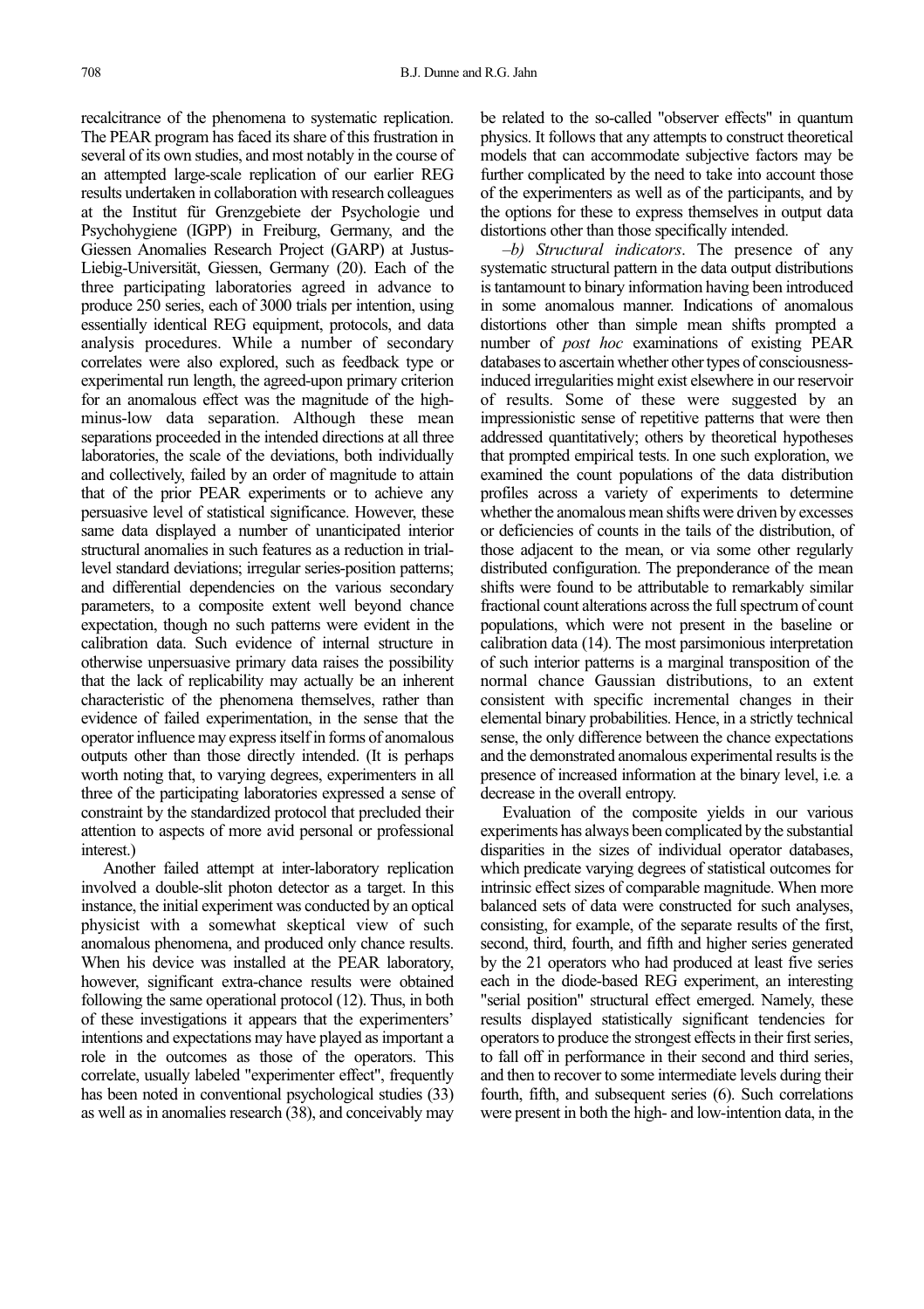local and remote experiments, in the databases of individual operators, and over a sequence of different experimental protocols, but no similar effects appeared in the baseline or calibration data. Like the count population patterns, these physical effects must be subjective in origin, reflecting some characteristic of the operator's evolving experience, expectation, or attitude, rather than some artifact of machine performance, and are consistent with the so-called "decline effects" reported in parapsychological publications (10). They also bear an intriguing resemblance to the ubiquitous patterns of damped periodic oscillations found in many mechanical and electromagnetic physical systems, in numerous forms of free wave propagation, and in various biological functions, all of which feature an initial maximum signal excursion, followed successively by a reverse phase, a lesser recovery to the initial polarity, and eventual stabilization to some intermediate steady-state value.

Another valuable insight into the nature of these anomalous phenomena was derived from a comprehensive re-assessment of possible gender differences in nine existing databases, five local and four remote, acquired from the REG, RMC, and Pendulum devices. Together, these comprise nearly 20 million experimental data points from 270 individual operators databases, produced by a total of 135 human operators. Since the 140 databases produced by the 62 females were much larger on average than the 130 produced by the 73 males, the results were evaluated solely on the basis of each operator's success or failure in achieving results in the desired directions of effort. While both groups achieved greater success in the highintention efforts than in the low, the average male results displayed significantly stronger correlations with intention than the females'. A substantial majority of the male operators succeeded in both directions of effort and produced intentional results that were relatively symmetrical in comparison with their empirical baselines. In contrast, most of the females' results were strongly asymmetrical, with low-intention results that were opposite to intention, and their data frequently displayed larger score distribution variances than the males'. Furthermore, while the males' baseline data tended to deviate less from the theoretical mean than would be expected by chance, the females' baselines frequently displayed mean shifts that were well beyond chance values. All these gender disparities were more pronounced in local than in remote experiments, which inherently preclude interactive feedback, and no noticeable gender differences were observed in the two experiments that yielded null overall results (5). The potential implications of the distortions of the baselines, i.e. null-intention data, may be worth considering in the context of a "control" condition for any "objective" scientific enterprise.

*–c) The role of resonance*. Throughout the course of all

these studies, one feature that repeatedly emerged from participants' subjective descriptions of their experiences was language suggestive of some form of wave mechanical resonance. For example, they often spoke of "being on the same wavelength", of "flowing", or of being "in tune" with the machines as playing as important a role in their achievements as their conscious intentions. The distinction between a "wave" *vs* "particle" nature of these anomalies was addressed empirically via a series of "co-operator" human/machine experiments wherein two operators, each of whom had produced a characteristic pattern of achievement in his or her individual database, generated data cooperatively with a shared intention. If the human/machine interactions were fundamentally "particulate" in nature, the concerted effort of the two operators would be expected to combine with one another in an algebraically additive fashion. If they were "wavelike", the results should display non-linear combinations of the operators' individual capacities. The results of these experiments clearly supported the "wave" hypothesis, with co-operator pairs producing distinctively different, albeit statistically repeatable, patterns that were not simply additive. They also revealed unanticipated gender correlations. Namely, while the overall effect size in these data was larger than that of the single operators'results, this was attributable primarily to the efforts of co-operator pairs of opposite sex whose average effect size was more than twice that generated by the same individuals operating alone, while same-sex pairs tended to produce chance outcomes. Moreover, when the opposite-sex pairs were couples who shared a strong resonant bond, their results achieved an average effect size nearly seven times larger than that produced by those same people as individual operators. In the opposite-sex data, the female-driven asymmetries between high- and low-intention results observed in the various composite databases virtually disappeared and both the high and low cumulative deviation traces were quite consistent in magnitude (4). Thus, not only did these experiments support the wave-like essence of the phenomena, they also corroborated the operators' intuitive feelings that a wave-like resonance with the device was pertinent to the anomalous experience.

Earlier experiments like the Pendulum had attempted to invoke resonance, in the physical sense of the term, in the hope of enhancing effect sizes, to no avail. The co-operator experiments suggested that the importance of this factor may lie in its subjective meaning; but how could one conduct systematic scientific study on such an elusive impressionistic variable? Unlike intention, resonance is not an experience that can be summoned on demand, although it can be recognized when present. Another experiment has been developed that treats resonance, rather than intention, as the primary variable, by deploying portable random event generators in field environments outside the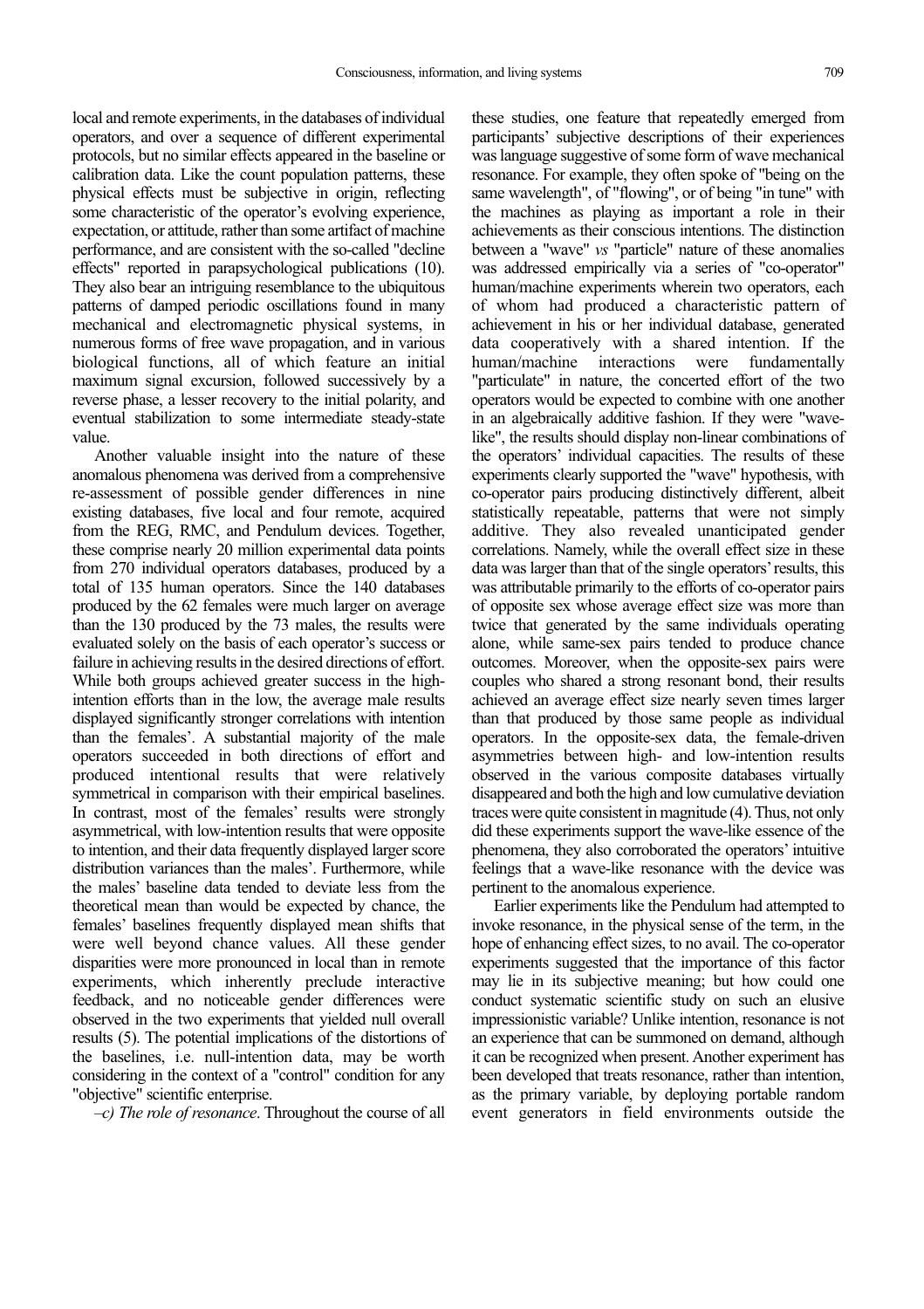laboratory. We call this FieldREG (27,30), a term that reflects both the nature of the protocol and the results it has produced, which resemble certain types of physical field effects. Small REG devices connected to a laptop or palmtop computer are placed in venues that have the potential to engender group resonance. Here they run passively in the background, generating continuous sequences of 200-bit trials and a time-stamped index, with no stated direction of effort imposed. These systems have been operated in convocations that are likely to include periods of unusually cohesive interpersonal exchange, creative enthusiasm, or other forms of emotional intensity, such as religious rituals, musical or theatrical events, or meditation groups, as well as in several more mundane venues, such as business or professional meetings. An experimenter notes the onset and ending of periods of interest by pressing a computer key, and maintains a written log of events and subjective impressions of the degree of resonance that seems to be present, but receives no feedback while the FieldREG is running. Data are subsequently examined for correlations between these subjectively identified periods of strong interpersonal resonance and protracted data segments displaying corresponding shifts in the output means. The composite results of over 100 such applications to date display significant deviations during charismatic events, while the traces from mundane applications actually deviate less than chance predictions. Control data, on the other hand, are well within expectation. While we are still far from comprehending the mechanisms responsible for such modulations of REG performance, it appears that under circumstances fostering intense or profound subjective resonance among a group of people, the device outputs can reflect this coherence by introducing slight increases of order into the otherwise stochastic activity of the REG device.

### *Remote perception*

The subtle message of the wind appears to speak more directly in the remote perception phenomenon than in the human/machine interactions, but the task of transcribing its message into a form amenable to quantification is correspondingly more problematic. Our efforts to achieve this transcription have encountered a sequence of obstacles, but ultimately have yielded several useful insights. In the course of developing the various analytical scoring algorithms that constituted the main objective of this component of our program, a substantial database has been accumulated, comprising over 650 formal experimental trials that can be divided into four categories. The target and perception transcripts of the earliest experiments, which were conducted before the development of the analytical judging techniques, were encoded *ex post facto* into a list of binary (yes/no) descriptor responses by independent judges; the next segment comprised a subset of trials encoded *ab*

*initio* by the participants themselves, using the same descriptor queries. In the third phase the binary questions were replaced by an array of ternary (yes/maybe/no), and then quaternary descriptors (yes/somewhat/unsure/no); and the final subset utilized a list of distributive descriptors based on a nine-point rating scale. In all of these methods, the degree of anomalous information was determined by comparing each percipient's descriptor responses with those of the agent, normalizing these scores via various analytical algorithms, and comparing the distributions of "matched" scores with those of large arrays of scores computed from deliberately mismatched percipient/agent responses calculated via the same algorithms (8).

The combined results of all 653 trials have an overall chance probability of  $3 \times 10^{-8}$ , leaving little doubt that substantial components of anomalous information have been accessed. As in the human/machine experiments, the amount of information acquired in any given trial is typically modest relative to the background noise, but accumulates to statistically significant increments over a large number of trials. Again, no statistical correlations with the distance between the percipient and the physical target are evident, up to separations of several thousand miles, or with the amount of time between the perception effort and that of target visitation, up to plus or minus several days. Likewise, there are no notable correlations with any of the secondary parameters explored, e.g. volitional *vs* random target selection, target categories and characteristics, diurnal or seasonal aspects, single or multiple percipients, etc. However, a form of "series position effect", akin to that found in the human/machine data, is also evident in the remote perception results. The strongest yield appears in the initial *ex post facto* dataset, with the *ab initio*–encoded binary data also highly significant, albeit of somewhat smaller scale. The quaternary-coded data are only marginally significant, and those of the distributive set are indistinguishable from chance. Numerous attempts have been made to ascertain the possible causes of this gradual diminution of the effects, and these eventually implicated the increasing complexity of the descriptor queries, together with increased participant emphasis on this "filtered" information, rather than on the less constrained freeresponse process upon which the earlier experiments had been based. Indeed, as the program progressed, the early multi-page free-response transcripts had gradually diminished to a few cursory phrases intended primarily to clarify the descriptor responses (8).

The evolution of the various scoring algorithms has been driven, to a substantial degree, by frequent complaints from participants that they felt too "constrained" by the task of encoding their subjective stream-of-consciousness impressions into arrays of coarse-grained descriptor responses. Yet, attempts to alleviate this discomfort by replacing the initial binary questions with ternary,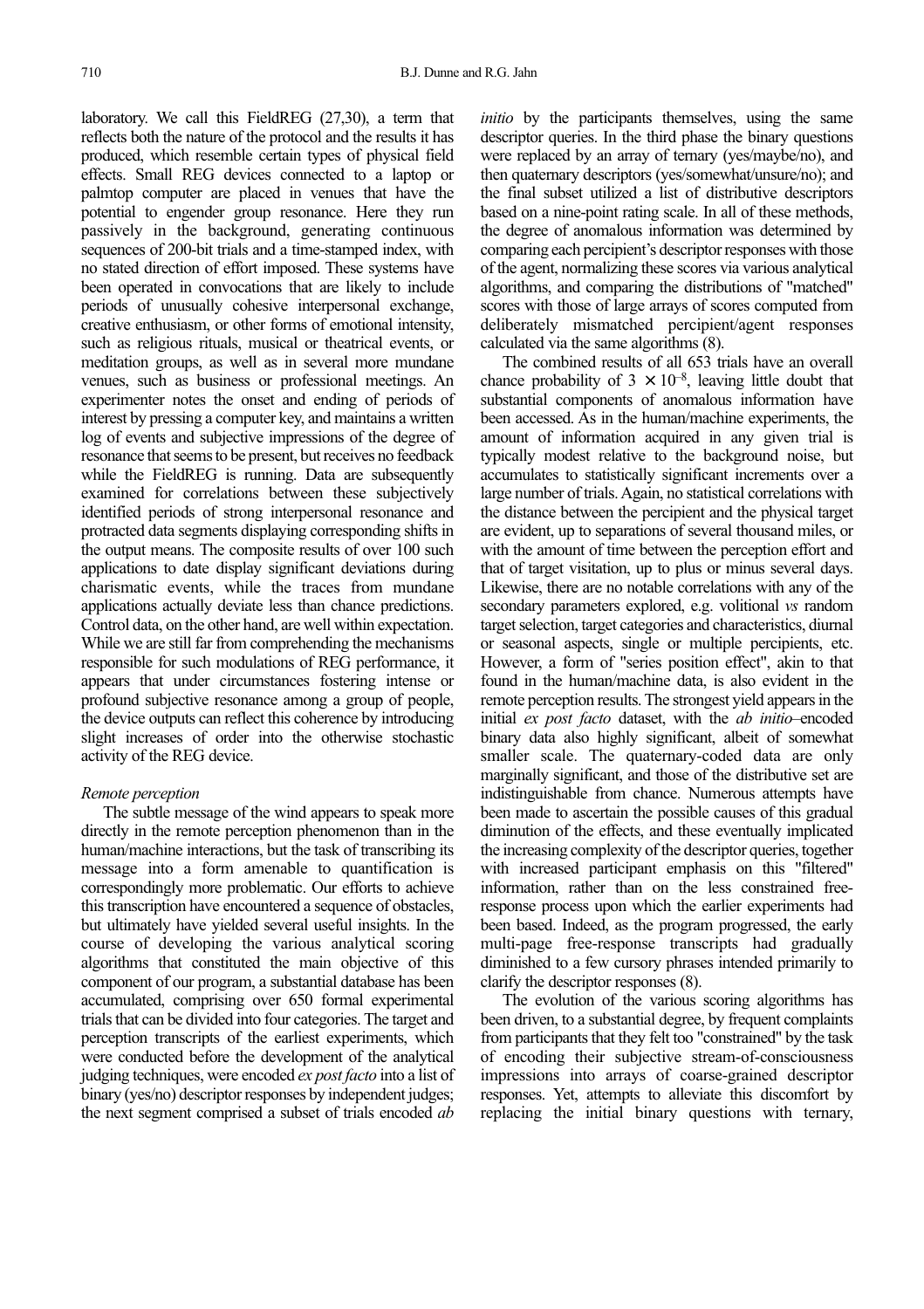quaternary, and eventually nine-point distributive scales did little to relieve this impressionistic discomfort and, indeed, seemed even to increase it. It took many years and considerable analytical effort before it became evident that these "constraints" were not so much a consequence of the descriptor questions, *per se*, as of their premature imposition on the free-response process itself.

All of this forces us to confront the dilemma that while all of these consciousness-related anomalies seem to be driven primarily by subjective factors, any effort to demonstrate, record, and quantify them in a systematic fashion necessarily entails the imposition of objectively specifiable criteria and measurements. Unfortunately, the former appear to be obstructed by the latter, and vice versa, to the extent that we may be subject to a kind of "consciousness uncertainty principle" that inherently limits our ability to specify either aspect with complete precision. Whether this uncertainty derives from the psyches of the human participants or is endemic to the physical character of the information itself is unclear, and possibly irresolvable. A more broadly consequential question is whether such uncertainty may itself be essential for the experience and comprehension of the self/not-self dialogue that characterizes all living systems.

# **"HOW CAN THESE THINGS BE"?**

The imposing array of phenomenological characteristics and irregularities that have emerged from these empirical studies are inconsistent with most canonical precedents, indeed with most rational expectations, and pose major obstacles for accommodation within effective theoretical representations. These include:

•Anomalous informational increments riding on stochastic background noise;

•Primary correlations of objective physical evidence with subjective parameters, most notably, intention, resonance, and uncertainty;

•Data distribution structures consistent with slight alterations in the elemental binary probabilities;

•Statistical independence of the magnitude of the effects on intervening distance and time;

•Irregular replicability, including oscillatory sequential patterns of performance.

Clearly, no direct applications or extrapolations of extant physical, biological, psychological, or informational models can hope to encompass all of these features. Rather, it will be necessary to turn to more radical propositions, wherein the revered concepts of deterministic causation, objectification, quantification, and replication are vastly generalized, and consciousness is allowed a proactive role in the construction of physical reality.

Lacking traditional tools for such a task, we have turned instead to metaphor in our initial attempts to elucidate the ineffable. For example, we have found that many of the principles and formalisms of quantum mechanics, which itself was driven by a host of empirical anomalous physical effects, can provide useful analogies for representing the experience that emerges from the consciousness/ environment information exchange. Following Werner Heisenberg's dictum that "Natural science… is part of the interplay between nature and ourselves; it describes nature as exposed to our method of questioning" (11), we have postulated that since any theoretical model is itself a product of the organizational processes of consciousness as it filters and interprets its experiences of the physical world, it may tell us as much about that process of organization as it tells us about that which is being organized. In an article entitled "On the Quantum Mechanics of Consciousness, with Application to Anomalous Phenomena" (15), we described how the intuitively familiar terms of uncertainty, complementarity, and indistinguishability, or the quantum concepts of wave/particle duality, wave mechanical resonance, and the exchange force that is the basis for molecular bonding, can serve as effective two-way metaphors for symbolic representation of this reflective activity. For example, by representing consciousness as a quantum mechanical wave function, and its environment as an appropriate potential profile, Schrödinger wave mechanics yields eigenfunctions and eigenvalues that can be associated with the cognitive and emotional experiences of that consciousness in that environment. To articulate this metaphor it is necessary to associate certain mathematical aspects of the formalism, such as the coordinate system, the quantum numbers, and even the metric itself, with various impressionistic descriptors of consciousness, such as its intensity, perspective, approach/avoidance reactions, and active/passive dispositions. But with these in hand, certain computational applications display instructive metaphoric relevance to individual and collective experience and, in particular, to our experimental situations and observations. Intangible as these associations may be, they do allow conceptual representation of mind/matter interactions wherein the "anomalous" effects become quite normal expectations of quantum-bonded human/machine and human/human systems.

Another conceptual framework has been described in a publication entitled "A Modular Model of Mind/Matter Manifestations  $(M<sup>5</sup>)''$  (17), and extended as "M\*: Vector Representation of the Subliminal Seed Regime of M<sup>5</sup>" (13). This model postulates that the anomalous effects do not emerge from direct intercourse between the conscious mind and the tangible physical world, but have their origin in interactions that take place between the depths of the unconscious mind and the intangible substrate of physical events, wherein the Cartesian distinction between mind and matter ultimately loses its functional utility. In this merging domain of pure potentiality, the role of uncertainty takes on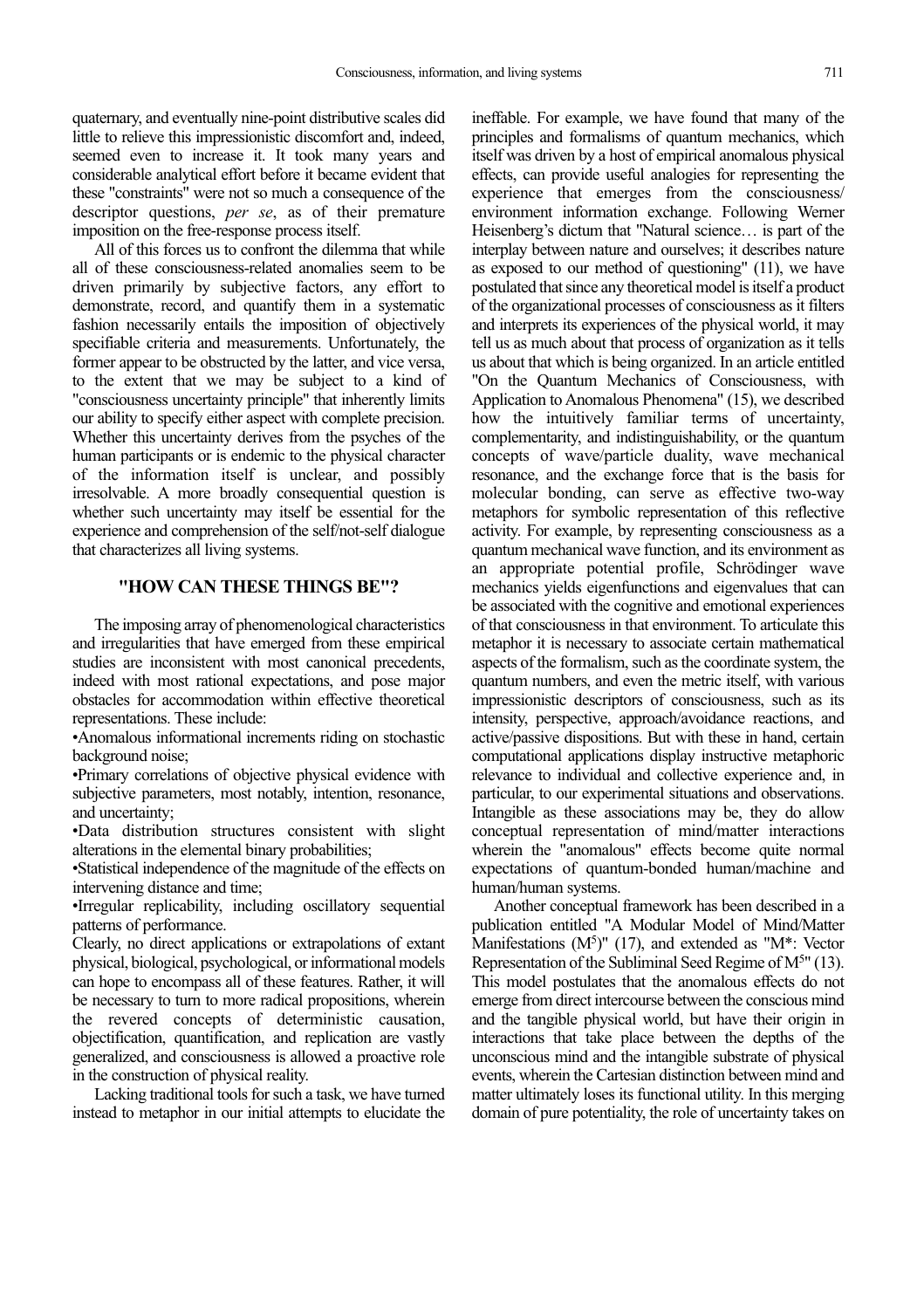more profound implications for the structure of reality: the cat is neither alive and dead; the physical world consists of neither waves nor particles; the distinction between self and non-self evaporates; statistical odds are undetermined; and information waits to be born. When meaning, emotion, or need drives us to choose one perspective from the many available potential options, the random probabilities that characterize this regime of uncertainty are accordingly altered and reflected in the emergent events and experiences. While these changes in the inherent odds may be miniscule in and of themselves, with a sufficiently large database, or a sufficiently large community of individuals, or organisms, in resonance with each other and with a common purpose, the cumulative impact on the manifest physical and cognitive domains can become significant and measurable. Or, in the words of a traditional Navajo saying: "When you put a thing in order, give it a name, and you are all in accord; it becomes" (37).

This model has been developed further in a recent paper, entitled "Sensors, Filters, and the Source of Reality" (18), wherein we also propose that the common interactions of a personal consciousness with its proximate environment are very limited and relatively superficial aspects of a potentially much vaster creative process, whereby more profound information can be acquired and individual experience can be significantly altered to an extent dependent on the depth and breadth of the interpenetration of the individual mind and its cosmic source. Such interactions are both enabled and restricted by the intervention of an array of physiological, psychological, social, and cultural influences, or "filters", which condition perception, and thereby conscious experience. Since most of these filters function on an unconscious level, however, we seldom invoke interpretations of our experiences other than those consistent with our filtered preconceptions. By bringing these influences to conscious awareness it becomes possible to re-tune these filters and thereby to modify experiential reality to a measurable degree.

# **INFORMATION, UNCERTAINTY, AND LIVING SYSTEMS**

The Chinese character for wind is *feng*, as in the Daoist principle of *feng-shui*, which literally translates as "wind and water" and represents the balance or harmony of opposites in living with nature. *Qi*, the character for breath, or life force, frequently represented in the familiar "yin/yang" symbol, also symbolizes the harmony of complementary processes. It is perhaps no coincidence that Niels Bohr, author of the quantum mechanical complementarity principle, chose this symbol for his personal coat of arms, with the motto "Contraria sunt complementa". The message of the wind seems to be that there is an inherent uncertainty in this balance of opposites,

or complements, which is essential to the dynamics of all living systems. Indeed, it may well be the raw material out of which our anomalous effects are assembled. Radical as this hypothesis may be, it is consistent with our unsuccessful efforts to establish defensible and quantitative indications of information acquired in the remote perception experiments by successive refinements of the analytical techniques, or to improve the creation of informational signals from the background of random noise, i.e. by conscious, objective strategies in our human/machine experiments.

Evidence for the fundamental importance of noise in the generation of information can be found in other, less controversial domains of study. For example, similar departures from canonical expectations appears in contemporary engineering applications of "stochastic resonance", wherein a deliberate increase in the overall level of noise in certain kinds of lasers or sensitive electronic circuits can actually enhance the detection of weak, fluctuating signals (25,26). Yet other studies have demonstrated that the introduction of an element of chaos into certain types of nonlinear processes, such as the interaction of two otherwise independent random oscillators, can stimulate synchronous behavior between the transmitter and the receiver (24,36). In each of these instances, a small component of information or order has been added to a sensitive nonlinear physical system, not by reducing the ambient noise, but by increasing it. Counterintuitive as this concept may initially appear, it touches on some of the inexplicable characteristics of our anomalies findings, such as their inherent irreplicability. The subjective complaints of "constraint" that we heard in the course of the unsuccessful three-laboratory replication effort or in the refinement of the remote perception descriptor questions may have been attempts by the unconscious to tell us that our efforts to eliminate as much noise as possible by "tightening" the protocols or "sharpening" the focus of the experiments were inappropriate. What we actually should have been doing was introducing additional stochasticity, or at least utilizing that which was already present more effectively.

In a context closer to the field supported by this journal, it is interesting to note that even the accepted model of biological evolution incorporates the need for uncertainty in enhancing subtle informational signals. The processes whereby living species are postulated to adapt to their environment by selecting for specific traits that emerge in the process of random genetic mutation is itself strongly dependent on the generation of a form of biological "noise" emerging from the massive redundancy of continuously recombined genetic information. When the randomness of this process is constrained, as in repeated inbreeding, the short-term advantage of increased predictability of inherited traits may be offset by longer-term weakening of the genetic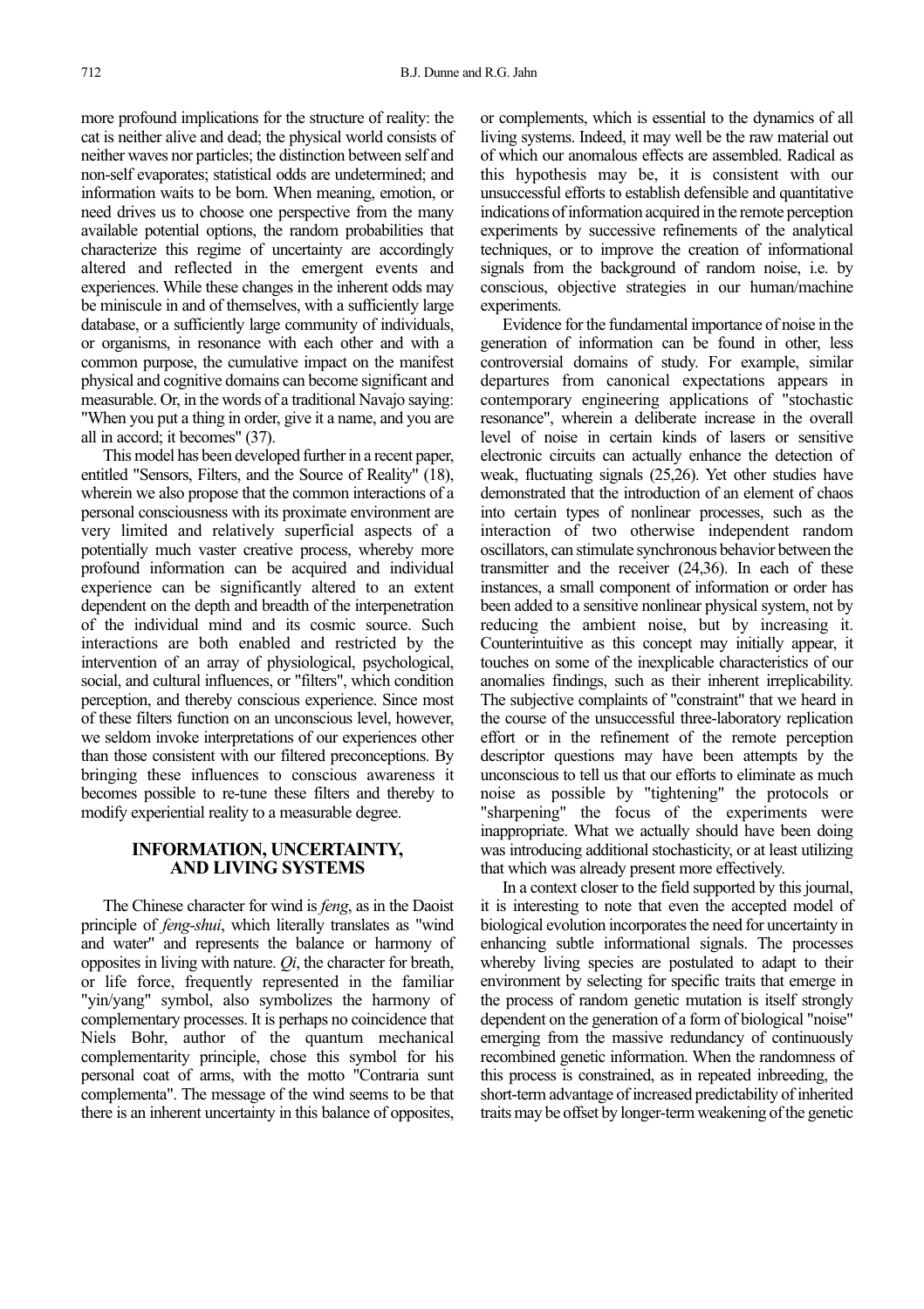strain of the species.

Several hints arising from our studies of consciousnessrelated physical anomalies suggest that the underlying mechanics of their expression may be more closely related to unconscious biological processes than to those of the cognitive brain. These include the lack of evidence for learning from repeated experience; the ubiquitous series position effects that are clearly associated with unconscious subjective dimensions; the gender-related differences in effects; the susceptibility of null-intention baselines to distortions from chance behavior; the oft-repeated reports from participants that they are most successful when they are not consciously striving to produce results; the apparent effects of interpersonal resonance; and the results achieved by animals.

Of necessity, all living systems straddle the consciousness-imposed divide between the realms of subjective and objective, and thus embody a complementary dynamic of self/not-self in their essential exchanges of information with their environments. Survival of the individual or of the species demands a degree of flexibility in the course of adaptation that is afforded by the intrinsic uncertainty in their interactions with random processes, and may even be enhanced by their exercise of some degree of volition to achieve an optimal outcome. Living systems also embody the rich complexity that makes them capable of self-reference. In so doing, they generate an uncertainty, which, consistent with the implications of Gödel's Theorem, limits the precision with which they can represent themselves. It is interesting to speculate whether the "anomalies" we have observed may be nothing less than a manifestation what of the ancient Chinese called *qi*, or life force, and the ancient Greeks called *pneuma* or breath: the harmony of opposites that is whispered by the wind.

**Acknowledgments** – The authors express their sincere appreciation to the many members of the PEAR laboratory staff, past and present, whose valuable contributions have been essential to the success of the program, and to their colleagues in the International Consciousness Research Laboratories (ICRL) consortium, with special thanks extended to Elissa Hoeger for her extensive editorial help in the preparation of this paper. Over the program's 26-year history, it has been supported by gifts from many generous and visionary individuals and institutions, for which we are immensely grateful. We would like to dedicate this paper to the memory of one of these, Mr. Laurance Rockefeller, who passed away recently.

### **REFERENCES**

- 1. Andrews, J.O. and Kestenman, J.A., Religiosity and Random Processes in Picture-Preference Feedback, term project PSY/ORF 322, spring 2003.
- 2. Bisaha, J.P. and Dunne, B.J., Long distance and multiple subject precognitive remote viewing of geographical locations. In: *Mind at Large: IEEE Symposium on the Nature of Extrasensory Perception*, Tart, C.T., Puthoff, H.E. and Targ, R. (eds.), Praeger Special Studies, New York, 1979, pp. 107-124.
- 3. Dobyns, Y.H., On the Bayesian analysis of REG data. *J. Scientific*

*Exploration* 1992, **6**: 23-45.

- 4. Dunne, B.J., Co-operator experiments with an REG device. Tech. Report PEAR 91005, December 1991 (23 pages). [Published in modified form in: *Cultivating Consciousness for Enhancing Human Potential, Wellness, and Healing*, Rao, K.R. (ed.), Praeger, Westport, CT, 1993, pp. 149-163.]
- 5. Dunne, B.J., Gender differences in human/machine anomalies. *J. Scientific Exploration* 1998, **12**: 3-55.
- 6. Dunne, B.J., Dobyns, Y.H., Jahn, R.G. and Nelson, R.D., Series position effects in random event generator experiments, with an Appendix by A. Thompson, 'Serial position effects in the psychological literature.' *J. Scientific Exploration* 1994, **8**: 197-215.
- Dunne, B.J. and Jahn, R.G., Experiment in remote human/machine interaction. *J. Scientific Exploration* 1992, **6**: 311-332.
- 8. Dunne, B.J. and Jahn, R.G., Information and uncertainty in remote perception research. *J. Scientific Exploration* 2003, **17**: 207-241.
- 9. Dunne, B.J., Nelson, R.D. and Jahn, R.G., Operator-related anomalies in a random mechanical cascade. *J. Scientific Exploration* 1988, **2**: 155-179.
- 10. Haraldsson, E. and Houtkooper, J.M, On perceptual defensiveness and ESP: ESP scoring patterns and experimenter and decline effects. *J. Parapsychol.* 1995, **50**: 251-271.
- 11. Heisenberg, W., *Physics and Philosophy*, Harper & Row, New York, 1958, p. 81.
- 12. Ibison, M. and Jeffers, S., A double-slit diffraction experiment to investigate claims of consciousness-related anomalies. *J. Scientific Exploration* 1998, **12**: 543-550.
- 13. Jahn, R.G., M\*: Vector representation of the subliminal seed regime of M5 . *J. Scientific Exploration* 2002, **16**: 341-357.
- 14. Jahn, R.G., Dobyns, Y.H. and Dunne, B.J., Count population profiles in engineering anomalies experiments. *J. Scientific Exploration* 1991, **5**: 205-232.
- 15. Jahn, R.G. and Dunne, B.J., On the quantum mechanics of consciousness with application to anomalous phenomena. *Foundations of Phys.* 1986, **16**: 721-772.
- 16. Jahn, R.G. and Dunne, B.J., *Margins of Reality*, Harcourt Brace, San Diego, 1987, Section I, chapter 1.
- 17. Jahn, R.G. and Dunne, B.J., A modular model of mind/matter manifestations (M<sup>5</sup>). *J. Scientific Exploration* 2001, **15**: 299-329.
- 18. Jahn, R.G. and Dunne, B.J., Sensors, filters, and the Source of reality. *J. Scientific Exploration* 2004, **18**: 547-570.
- 19. Jahn, R.G. and Dunne, B.J., The PEAR proposition. *J. Scientific Exploration* 2005, **19**: 195-245.
- 20. Jahn, R., Dunne, B., Bradish, G., Dobyns, Y., Lettieri, A., Nelson, R., Mischo, J., Boller, E., Bösch, H., Vaitl, D., Houtkooper, J. and Walter, B., Mind/machine interaction consortium: PortREG replication experiments. *J. Scientific Exploration* 2000, **14**: 499-555.
- 21. Jahn, R.G., Dunne, B.J., Dobyns, Y.H., Nelson, R.D. and Bradish, G.J., ArtREG: A random event experiment utilizing picturepreference feedback. *J. Scientific Exploration* 2000, **14**: 383-409.
- 22. Jahn, R.G., Dunne, B.J. and Nelson, R.D., Engineering anomalies research. *J. Scientific Exploration* 1987, **1**: 21-50.
- 23. Jahn, R.G., Dunne, B.J., Nelson, R.D., Dobyns, Y.H. and Bradish, G.J., Correlations of random binary sequences with pre-stated operator intentions. *J. Scientific Exploration* 1997, **11**: 345-367.
- 24. Jones, R.A., Rees, P., Spencer, P.S. and Shore, K.A., Chaos and synchronization of self-pulsating laser diodes. *J. Optical Soc. Am. B* 2001, **18**: 166-172.
- 25. McNamara, B. and Wiesenfeld, K., Theory of stochastic resonance. *Phys. Rev. A* 1989, **39**: 4854-4869.
- 26. McNamara, B., Wiesenfeld, K. and Roy, R., Observation of stochastic resonance in a ring laser. *Phys. Rev. Lett.* 1988, **60**: 2626- 2629.
- 27. Nelson, R.D., Bradish, G.J., Dobyns, Y.H., Dunne, B.J. and Jahn, R.G., FieldREG anomalies in group situations. *J. Scientific*